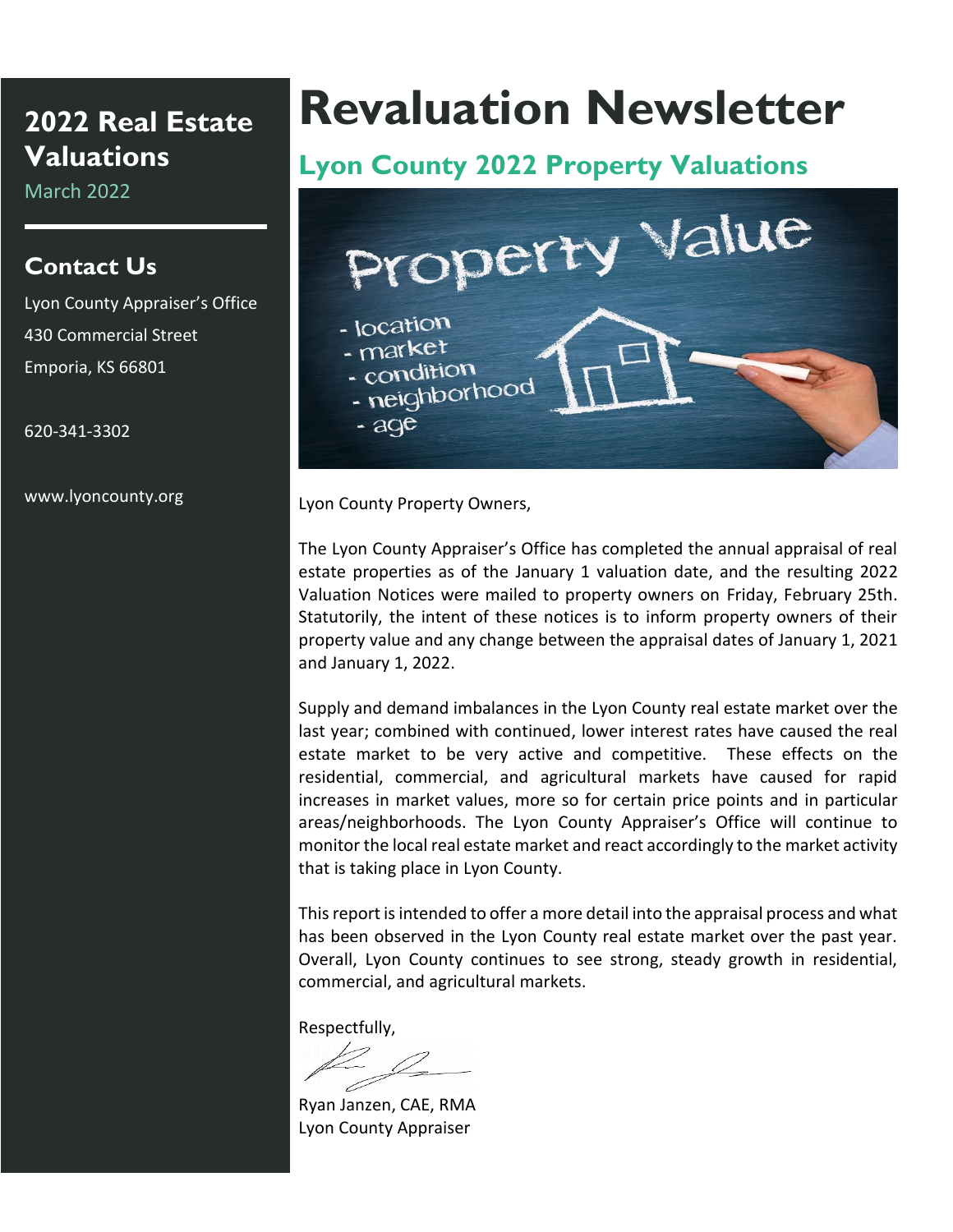#### The Appraisal Process

Lyon County real estate values are based upon sales which are the basic building blocks of county valuation models. All sales of real estate properties are reviewed to determine if each meets the statutory definition of being representative of "Fair Market Value" as defined by KSA 79-503a. Sales that meet that definition are classified as "valid" and are used in creating the models that are necessary to meet the statutory obligation to complete the annual mass appraisal project for Lyon County. The most current year of sales, those occurring in 2021, typically have the greatest impact on model building and trend analysis. They are studied closely to gage as accurately as possible the fair market value of each property in the county.

There are three approaches to value, and all three are reviewed and reconciled to determine which approach is the most representative of a property's fair market value. The first, and most common method is the *sales comparison approach*. This approach directly uses sales of like and similar properties, with any differences in characteristics



between the subject and the comparable sales adjusted for to determine market value. Secondly, the *cost approach* considers the replacement cost for any improvement. Sales are used to gage and account for any depreciation. A land value is then added to the depreciated improvement cost to arrive at a market value. Finally, the *income approach* is third and final method used in establishing market value. This approach analyzes the income producing potential of a property by reviewing the landlord/tenant relationship (it does not consider the income of the business operating inside). Sales are used to arrive at a cap rate, which when applied to a market operating income a market value can be estimated.

Additionally, Lyon County performs sales ratio studies to draw conclusions as to whether past valuation models have been producing reasonably accurate and equitable appraisals. A sale ratio is calculated for each valid sale by dividing the county valuation of a property by the property's sale price. For example, a property valued at \$98,000 that sold for \$100,000 would have a sales ratio of 98%, indicating the property's sale price exceeded its January  $1<sup>*</sup>$  County value by 2%. A ratio study is based upon a grouping of sales and their respective sales ratios to identify valuation accuracy, but also the 2021 sales ratio results provide a general direction of change that may need to be made with current individual appraisals. These ratio studies and their applicable sale properties were heavily weighted in setting final 2022 property values.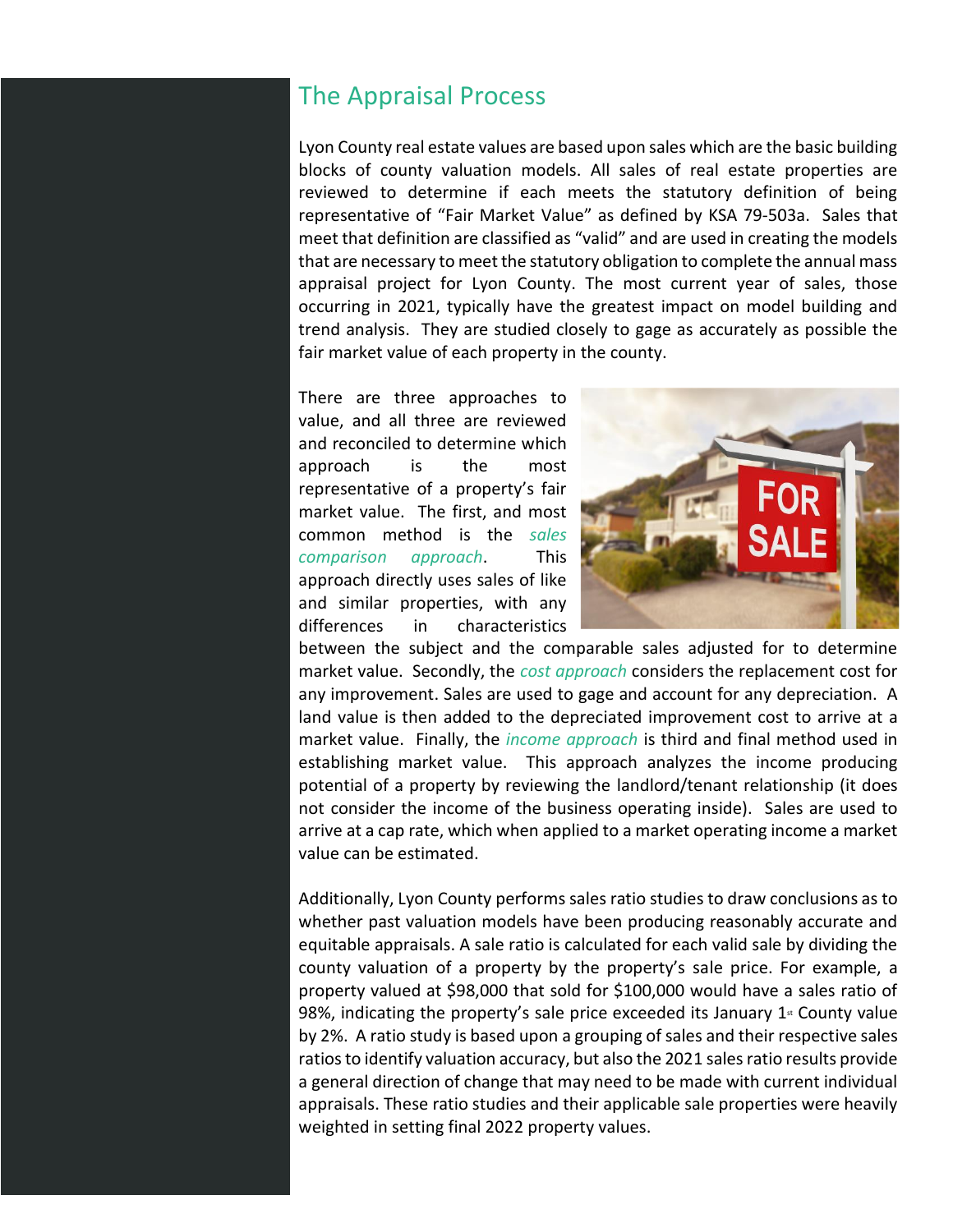#### Residential Properties



There were 451 valid residential sales that occurred in 2021 compared to 378 residential sales in 2020 in Lyon County. A preliminary ratio study indicates a median sales ratio of 90.6%, the acceptable range is between 90% to 110%, with the goal of being as close to 100% as possible. This ratio compares the January 1, 2021 county appraised values to actual sale prices that occurred during the 2021 calendar year and indicates that the county appraised values were 9.4% below market value. Furthermore, in reviewing the 2021 appraised values the coefficient of dispersion (COD), which measures equity and how close the sale ratios were to the desired ratio of 100%, was 11.6%. The acceptable range for COD is between 10.0% and 20.0%.

The median sale price in 2021 was \$138,000 which is a 5.5% increase over the median sale price in 2020 of \$130,750. The chart below shows the median price over the last five years in Lyon County. In that five-year period the median sale price has increased 25.2%.

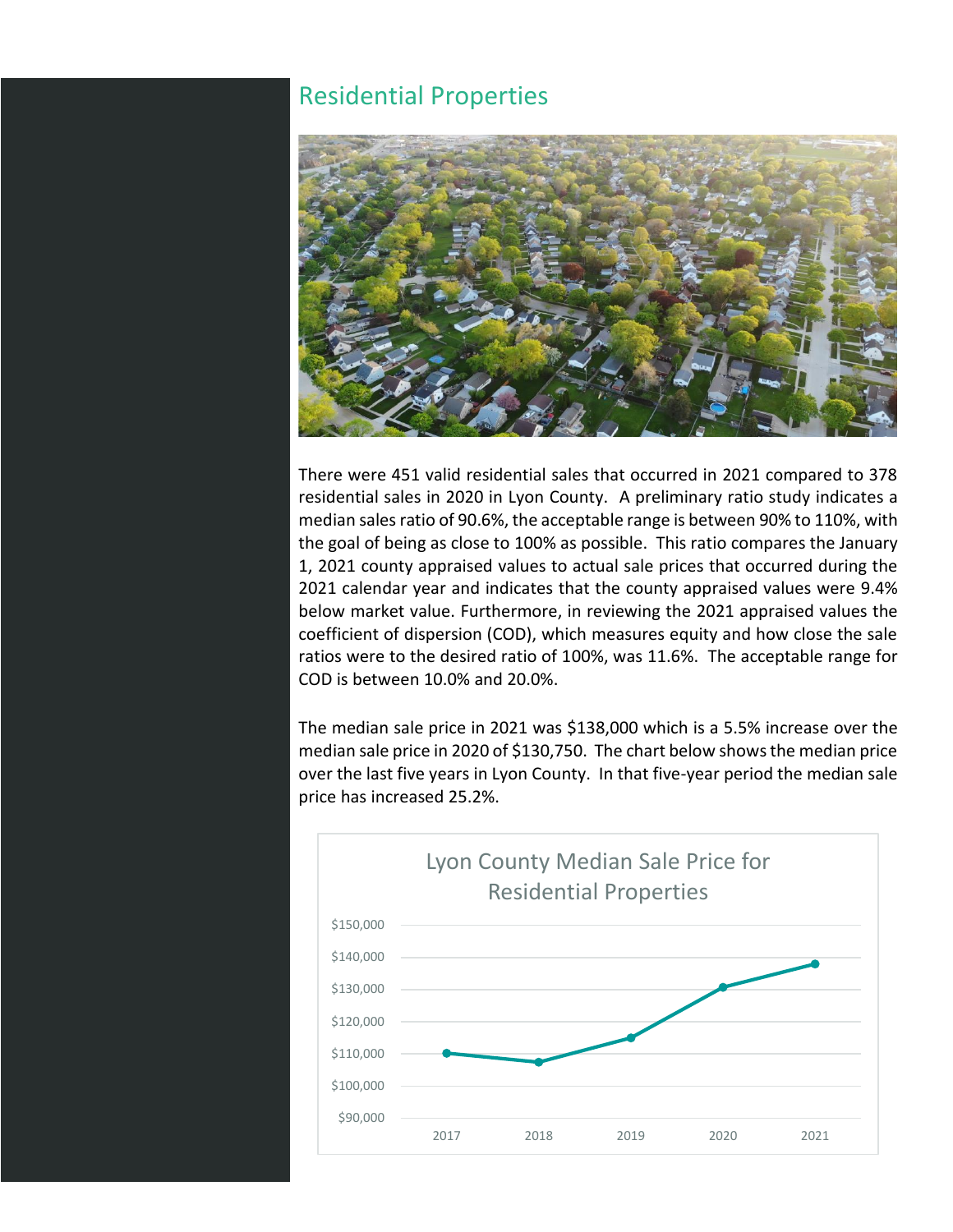Real estate values in **Emporia** have remained strong the last several years with a median sale price of \$136,750. In 2021, there were 380 valid residential sales with an average sale price of \$143,177. Compared to 316 valid residential sales with an average sale price of \$129,670 in 2020. This indicates a +20.3% increase in sales volume and a +10.45% increase in average sale price.

A study of 2021 sales collectively in the **small towns** of Lyon County indicated that the median sale price in 2021 is \$87,450 on 34 sales. The county's 2021 valuation of the sales in this group were under-estimated by 11% compared to actual sale prices as indicated by a median sales ratio of 89%.

For **farmstead and rural residential properties**, the median sale price was \$225,000 in 2021. This compared to a median a sales price of \$225,000 in 2020 indicates a flat percentage change in sale price. Ultimately, the value adjustments, whether up or down, were applied based on the most similar sale properties in relation to each individual subject property.

For 2022, residential and farmstead properties in Lyon County saw a median valuation increase of 9% compared to their 2021 valuation. Eighty-nine percent of residential and farmstead properties saw an increase in property valuation from 2021 to 2022.

Property owners should note that values on specific properties may not follow general trends. There are many factors that can impact a change in valuation, including but not limited to changes in the property, correction of a property's descriptive information, or adjustment and equalization of values based on sales of similar properties.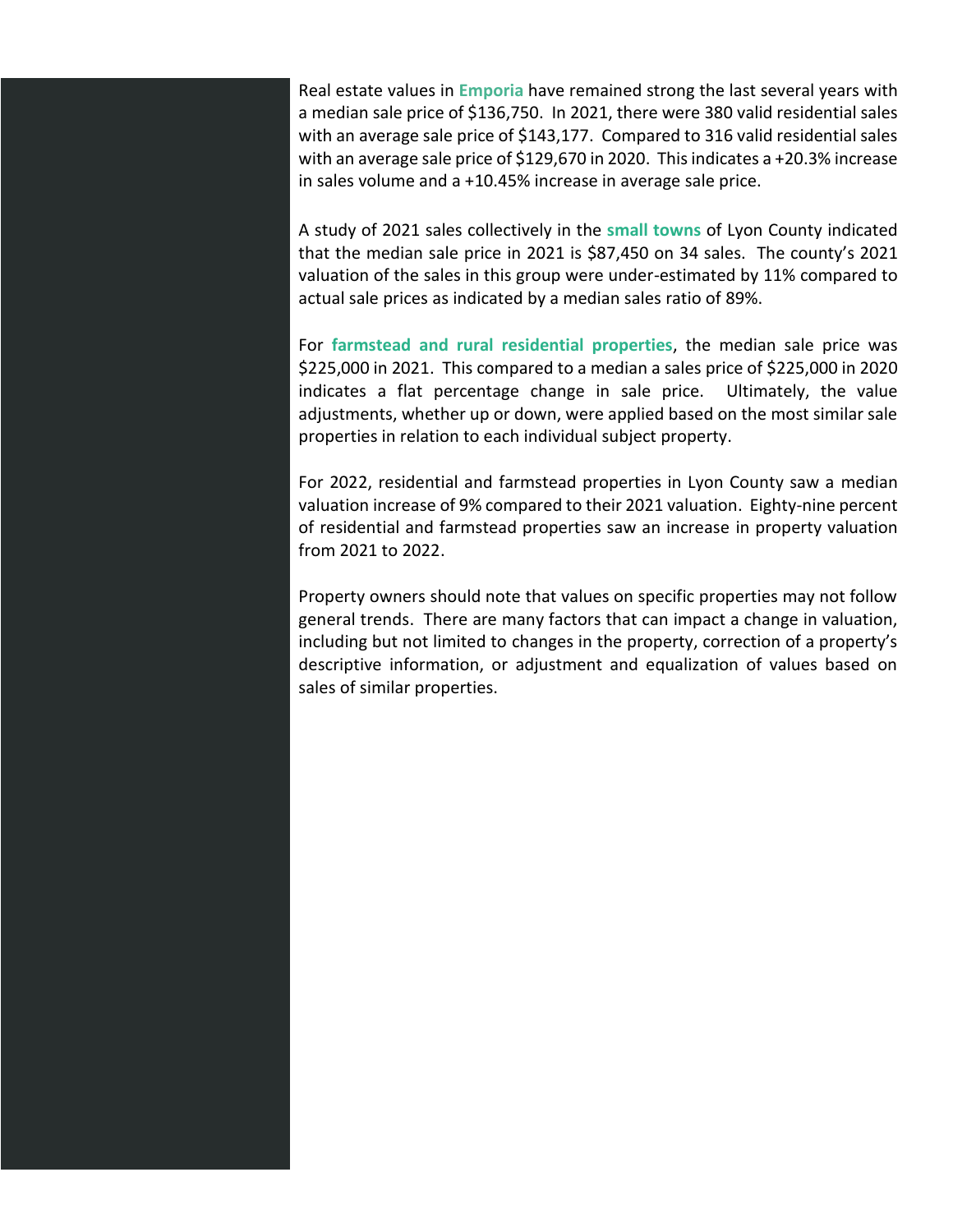#### Commercial Properties

Regarding improved commercial class property, the Kansas Department of Revenue-Property Valuation Division conducts a commercial ratio study annually. The chart below shows a history of the commercial ratio results conducted by the State of Kansas. The ideal ratio is  $100\%$ ,  $+/-10\%$ . The last year in which results are available compares 2020 values to 2020 commercial sale prices, which indicates a ratio of 99%. Historically, over the years commercial properties have been valued at or slightly below the acceptable range.



In 2021, Lyon County saw 29 valid, arms-length commercial sales. In the years prior there have been 19 sales in 2018, 23 sales in 2019, and 18 such commercial sales in 2020. Since a limited number of sales occur in any given year the sales comparison approach to value is often difficult to utilize. The cost and income approaches to value generally carry more weight in making valuation decisions.



A study of the commercial real estate market in Lyon County indicated an overall inflationary trend of +2.0% for commercial property valuations in 2022.

For 2022, 69% of all commercial, industrial, and apartment properties in Lyon County saw a valuation increase from their 2021 valuation. While 28% saw a reduction in valuation from the prior year.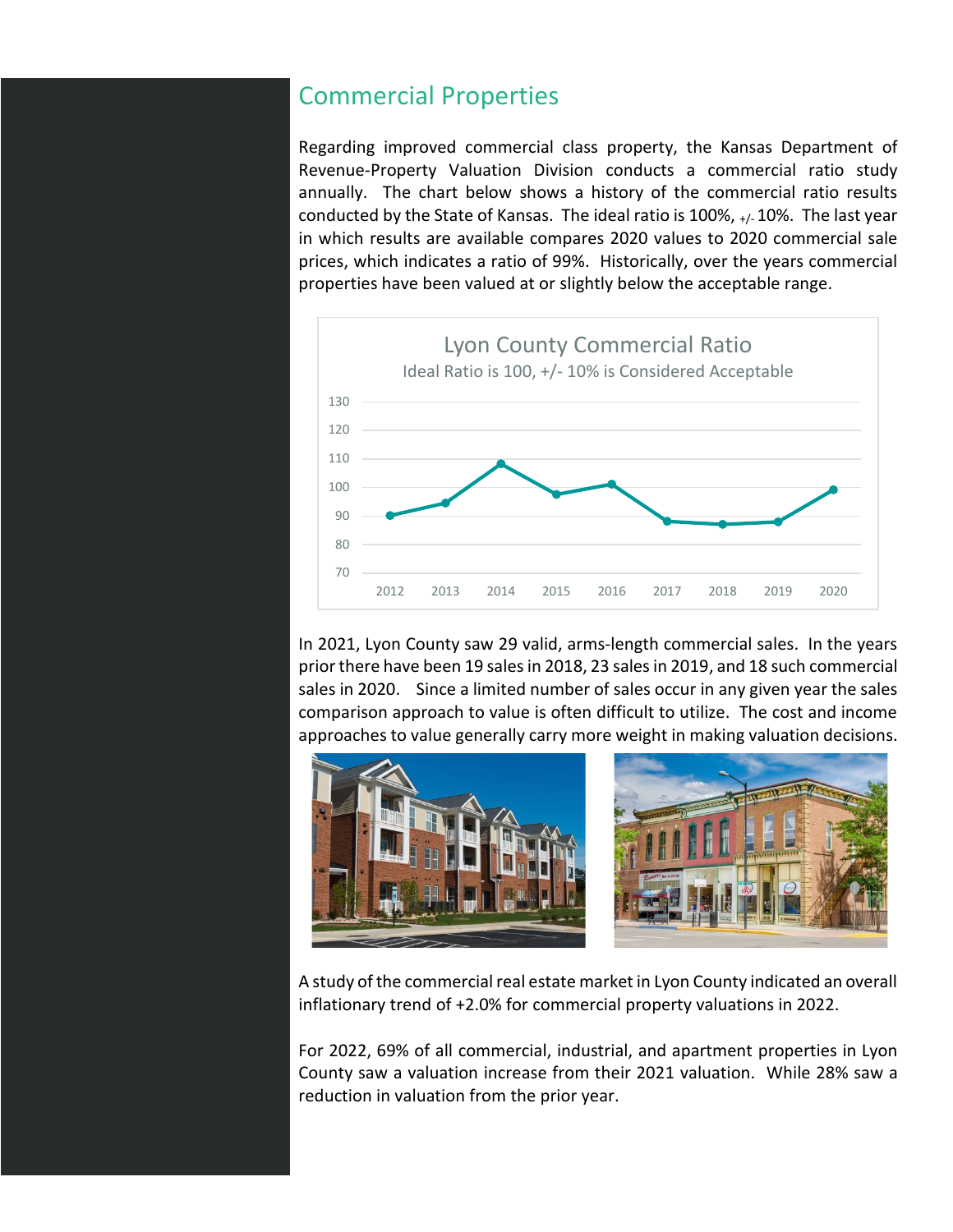#### New Construction

Lyon County has continued to see new construction take place in 2021. There was a total of 41 new construction projects that broke ground in the county during the last calendar year. In all, increased valuation attributed to new construction was approximately \$9.7 million for 2022.

After seeing a spike in new home construction in 2017 with 57 new home builds, new construction has leveled off, seeing on average 33 new homes built per year from 2019 and 2021.



In terms of commercial new construction projects, after a six year high with 21 projects in 2018, Lyon County has seen a downward trend in the number of new construction projects taking place.

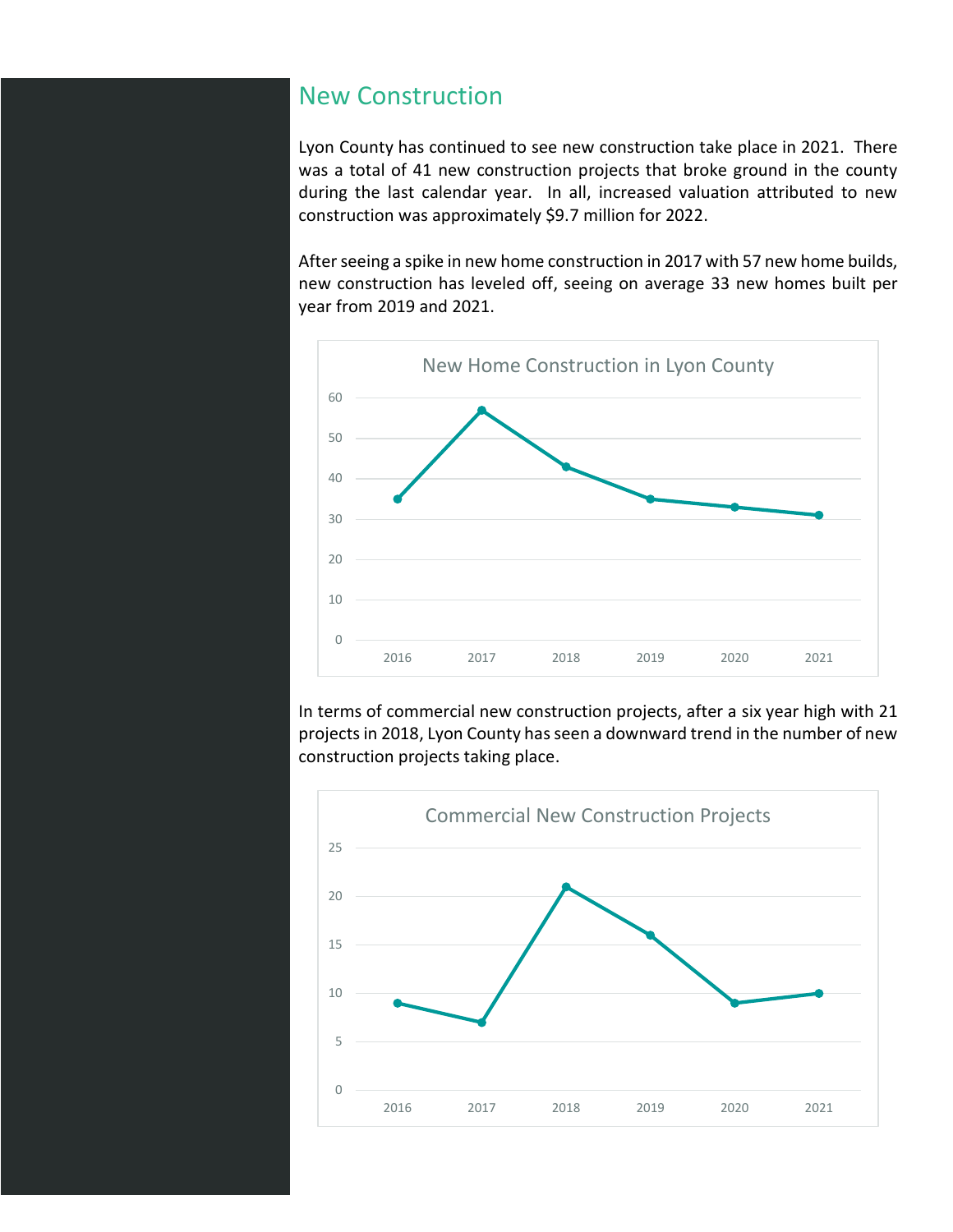## Vacant Land

In general, vacant, non-agricultural land values, on average saw a general upward trend. Vacant land values saw a median valuation increase of +5%. As is the case with improved residential properties, this increase is largely associated with supply and demand challenges as various developers attempt to acquire vacant land to develop.

## Agricultural Land

Agricultural land, for property taxation purposes, is based on appraisal methodology utilizing eight years of data, with calendar year 2020 being the most recent, complete year for which data has been compiled and used for the January 1, 2022 valuation date. Per Kansas statutes, land devoted to agricultural use is first identified and classed at the county level, then the acres are segregated based on federal soil surveys, and finally the income and expenses associated with crop and livestock production are analyzed conjunctively between Kansas Division of Property Valuation (PVD) staff and Kansas State University agricultural production analysts.

The agricultural use-values calculated for Lyon County by the state PVD division for the 2022 tax year have increased an average of \$9 per acre for crop land, while grass land increased by an average of \$6 per acre. Statistically, these increases indicate a median percentage change of +4.3% and +5.1% respectively compared to the 2021 agricultural use-value rates.